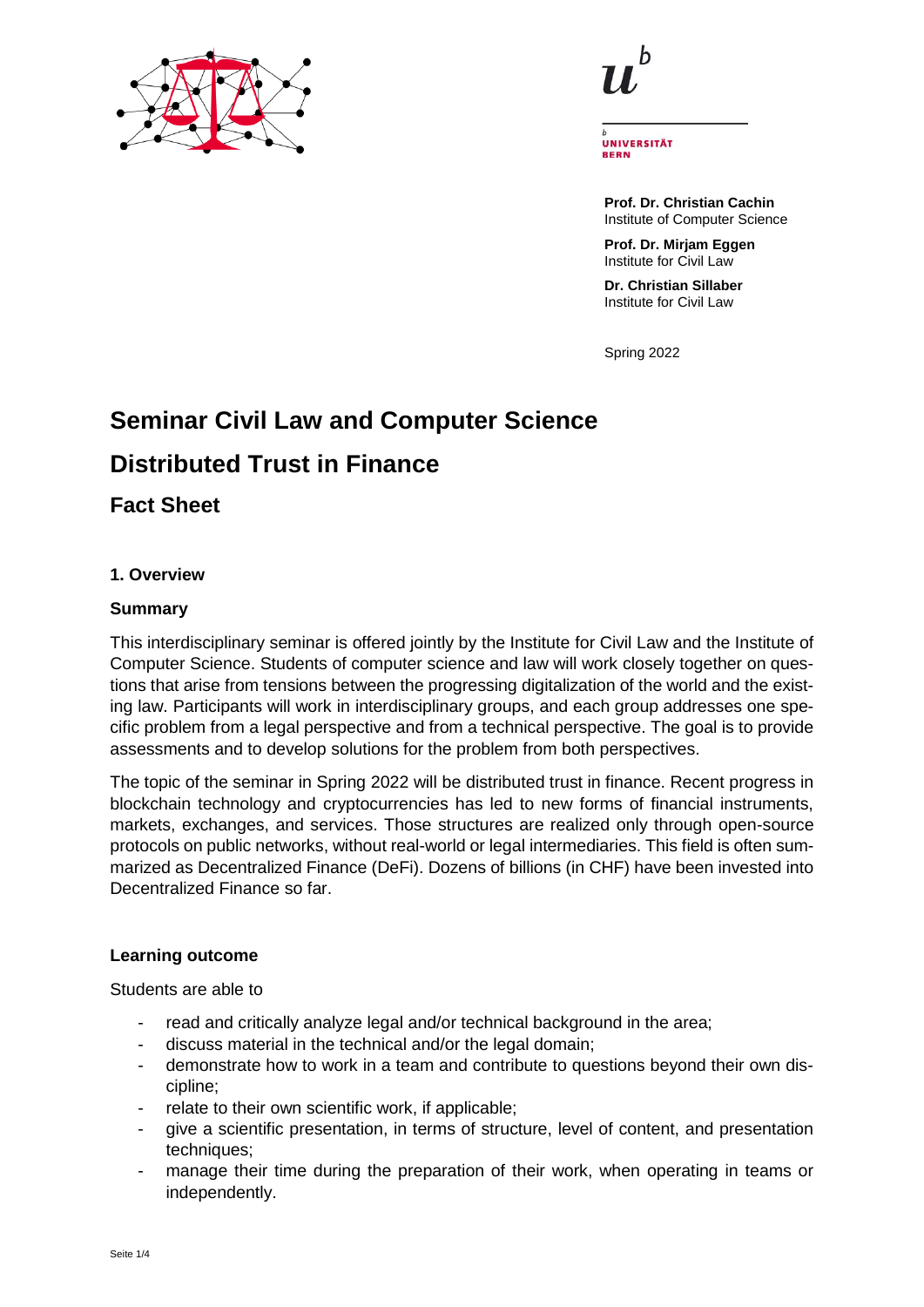# **2. Topic**

In spring 2022, the Institute for Civil Law and the Institute of Computer Science will hold an interdisciplinary seminar on the topic "Distributed Trust in Finance". Students of computer science and law will work closely together on questions concerning the emerging decentralized finance ("DeFi") ecosystem. While traditional finance relies on intermediaries to manage and process financial services, DeFi operates in a decentralized environment using public, permissionless blockchains. The goal of the seminar is to explore how the characteristics of the underlying open-source software protocols and smart contracts can be used to (re-)create financial applications.

Participants will work in interdisciplinary groups and relate their work to practical problems that arise when regulators and practitioners aim at the intersection of blockchain, digital assets, and financial services. In doing so, participating students will hopefully design and discuss truly innovative concepts for issues that have arisen or may arise in practice when DeFi protocols seek to disintermediate finance through both familiar and new service arrangements.

Examples of issues that the students may tackle are, among others:

- How can decentralized structures be classified under corporate and/or civil law?
- How can privacy considerations be consolidated with transaction transparency?
- What are the implications of trust minimized transactions, e.g. for AML/ATF?
- What is the role of governance structures that establish the conditions for protocol changes?
- What is the (legal) role of auxiliary services such as oracles, query systems, and decentralized storage?
- How can the limited interoperability across blockchains and with traditional financial services be addressed?

# **3. Logistics**

#### **Participants**

Both students of law as well as students of computer science can participate. The number of participants is limited to 12 students (ideally 6 per field of expertise). Successful participation gives 5 ECTS points.

In order to participate in the seminar, law students do not need to have any previous knowledge of computer science, just as computer science students do not need to have any previous knowledge of law.

Participating law students must have in-depth knowledge of either civil law (OR AT/BT), privacy law, or company law. Master students have priority.

Participating computer-science students should have knowledge in computer security and cryptography. Master students have priority; they can get credit in the same way as with any seminar in the "Swiss Joint Master of Science in Computer Science." Bachelor students with Major "Informatik" may not credit this seminar as a "Bachelor teaching unit" (according to Art. 9 Abs. 7 Studienplan Informatik); however, they may credit it as an early Master teaching unit (in the sense of Art. 9 Abs. 9 Studienplan Informatik) or as a "Freie Leistung." Bachelor students with Minor "Informatik" cannot credit the seminar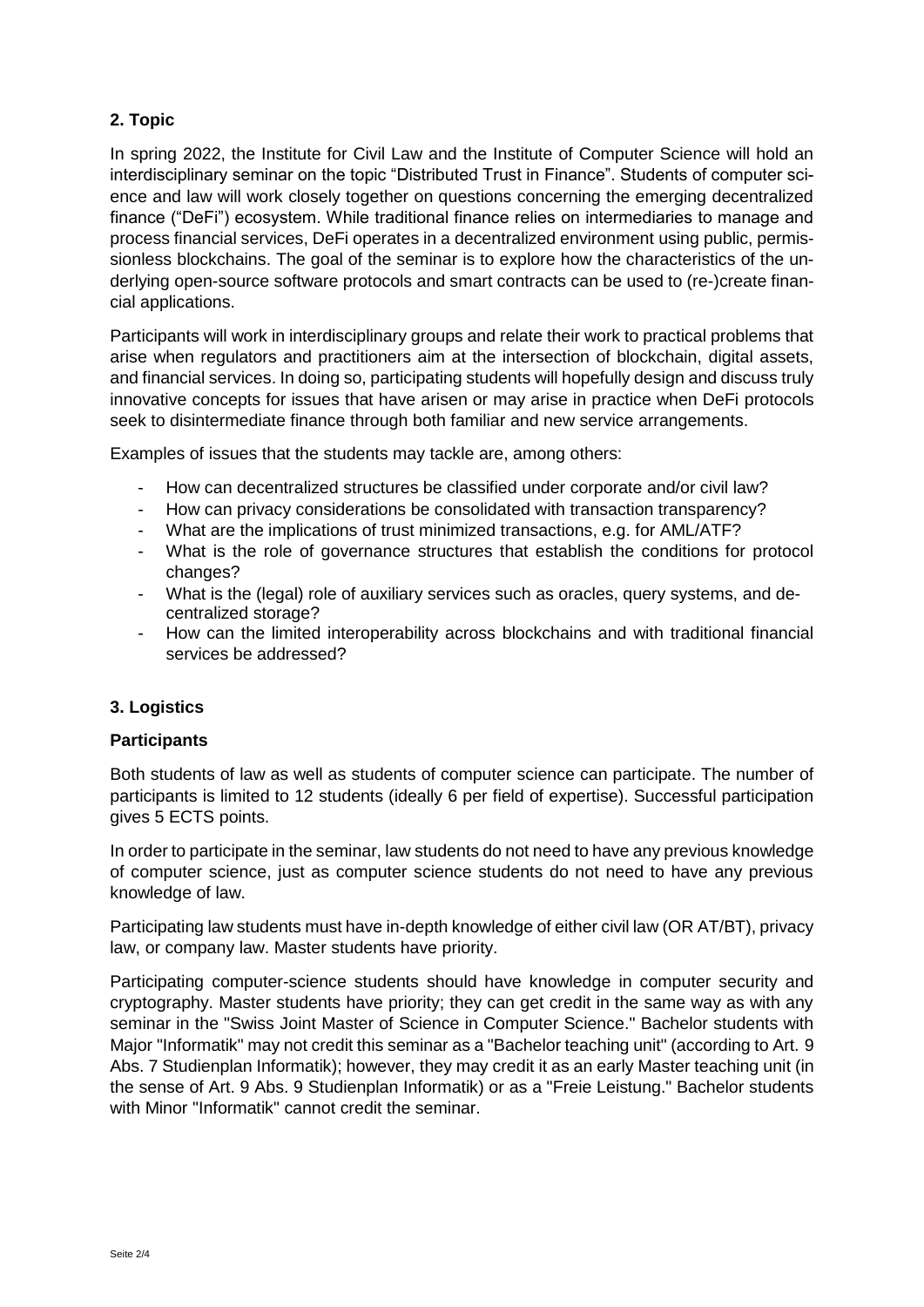# **Registration**

The registration period begins after the information event (see Schedule below). Registrations will be considered in the order in which they are received. Participation in the seminar will be confirmed to the students promptly. If participation is confirmed, withdrawal from the seminar is no longer possible.

Please send your registration to [semir.hermidas@ziv.unibe.ch.](mailto:semir.hermidas@ziv.unibe.ch) The following information must be provided with the registration:

- Name
- Address
- Matriculation number
- Number of completed semesters
- Desired proof of academic achievement (Bachelor or Master program, Major or Minor)
- For Bachelor students in Law only: proof of active participation in the workshop "Einführung in die juristische Arbeitstechnik"

#### **Written papers**

The participants will work in groups on different topics. Each group consists of at least one law student and one computer science student. Together they will work on a solution for their topic, the law student from a legal perspective, the computer science student from a technical perspective, and write a paper about their results. The groups are free to submit two separate papers (one regarding the legal aspect, the other regarding the technological one), or to combine their results in one paper. The solution should demonstrate results of the collaboration across the disciplines.

If the participants submit two individual papers, each must be 10-15 pages long. If they combine their results in one paper, it must be 20-30 pages long. In this case, however, the students must indicate the author of each chapter and the legal and technical parts must be of comparable length.

#### Law students:

Regarding the formal requirements and the evaluation criteria, reference can be made to the corresponding guidelines and regulations of the Law Faculty (available at: <http://www.rechts wissenschaft.unibe.ch/studium/studienprogramme/bachelor\_rechtswissenschaft/index\_ger.h  $tml$ ).

#### Computer Science students:

The paper must contain the declaration of consent (available at: <https://www.philnat.unibe.ch/ studium/formulare/index\_ger.html>).

#### **Oral presentation**

On May 13, all groups will present their results in an oral presentation. Each presentation should be approx. 30 minutes, followed by a 10-minute discussion. Active participation of the students is expected – the seminar is not a lecture. Participation in the discussions will be included in the evaluation.

In advance, each group must submit a PowerPoint presentation and a handout for the other participants.